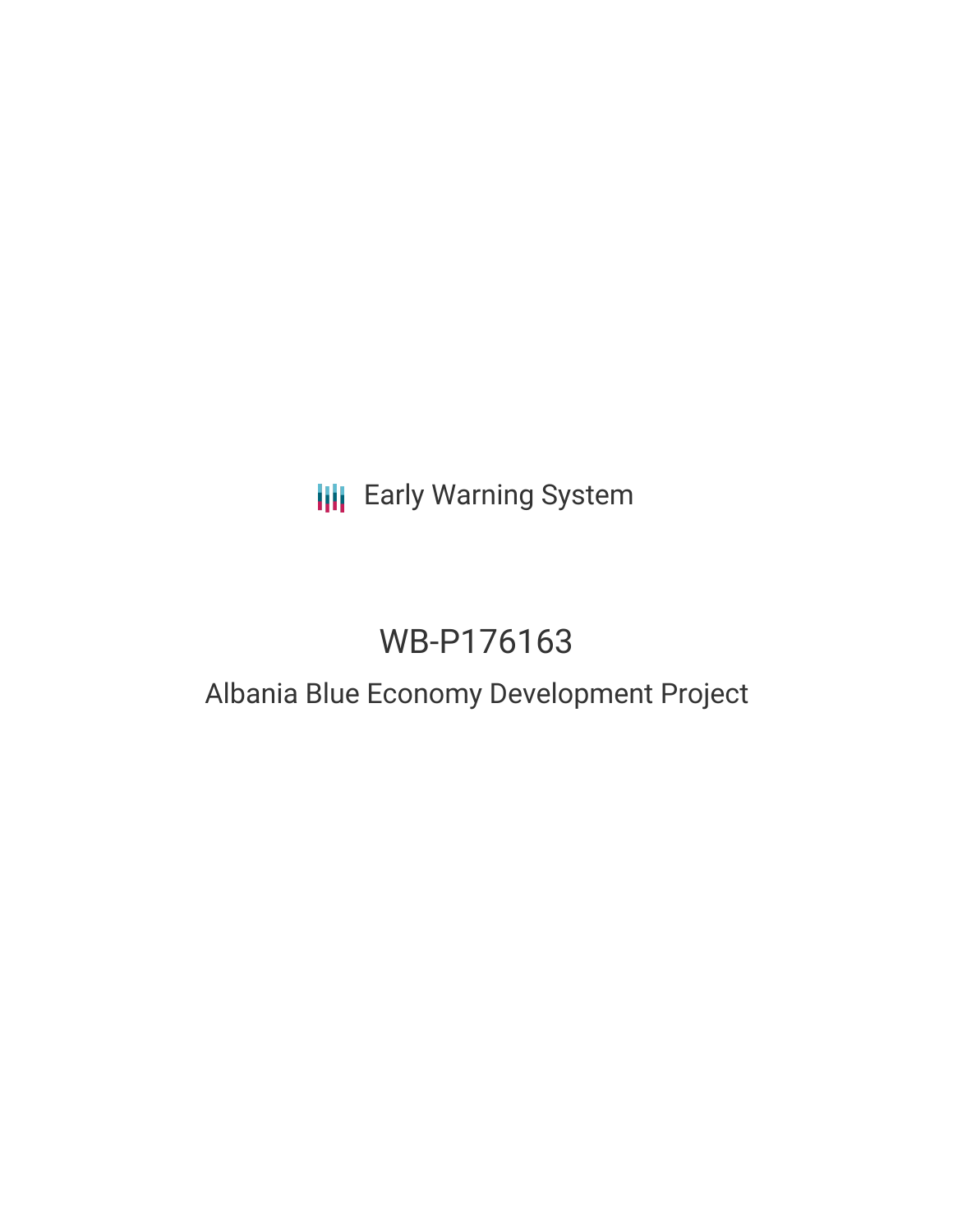

### **Quick Facts**

| <b>Countries</b>               | Albania               |
|--------------------------------|-----------------------|
| <b>Financial Institutions</b>  | World Bank (WB)       |
| <b>Status</b>                  | Proposed              |
| <b>Bank Risk Rating</b>        | U                     |
| <b>Borrower</b>                | Government of Albania |
| <b>Sectors</b>                 | Finance               |
| <b>Investment Type(s)</b>      | Loan                  |
| <b>Investment Amount (USD)</b> | $$61.00$ million      |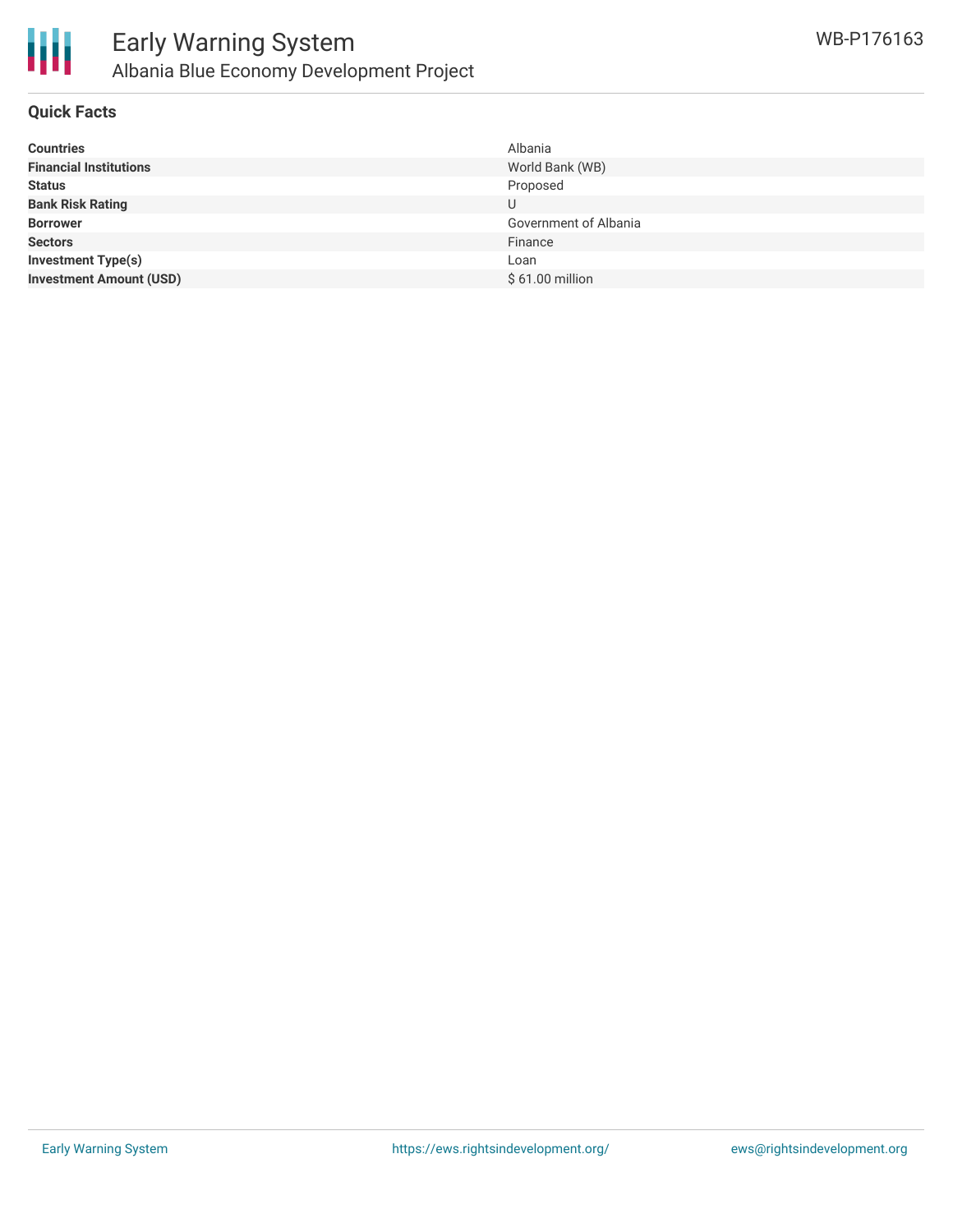

## **Project Description**

According to the bank website, "The project will help put the country on the path towards economic recovery and the European Green Deal. The project will support innovation for the circular economy, attracting private sector investment and public financing from other sources in particular from the E U, and strengthening value chain and market linkages in marine and coastal tourism and fisheries, aquaculture, and seafood processing. The project will create conditions for attracting investments by improving institutional and governance capacities and it will contribute to COVID recovery efforts by building forward better. The Project Development Objective is to support solutions to reduce marine pollution and to increase investment opportunities in selected blue economy value chains."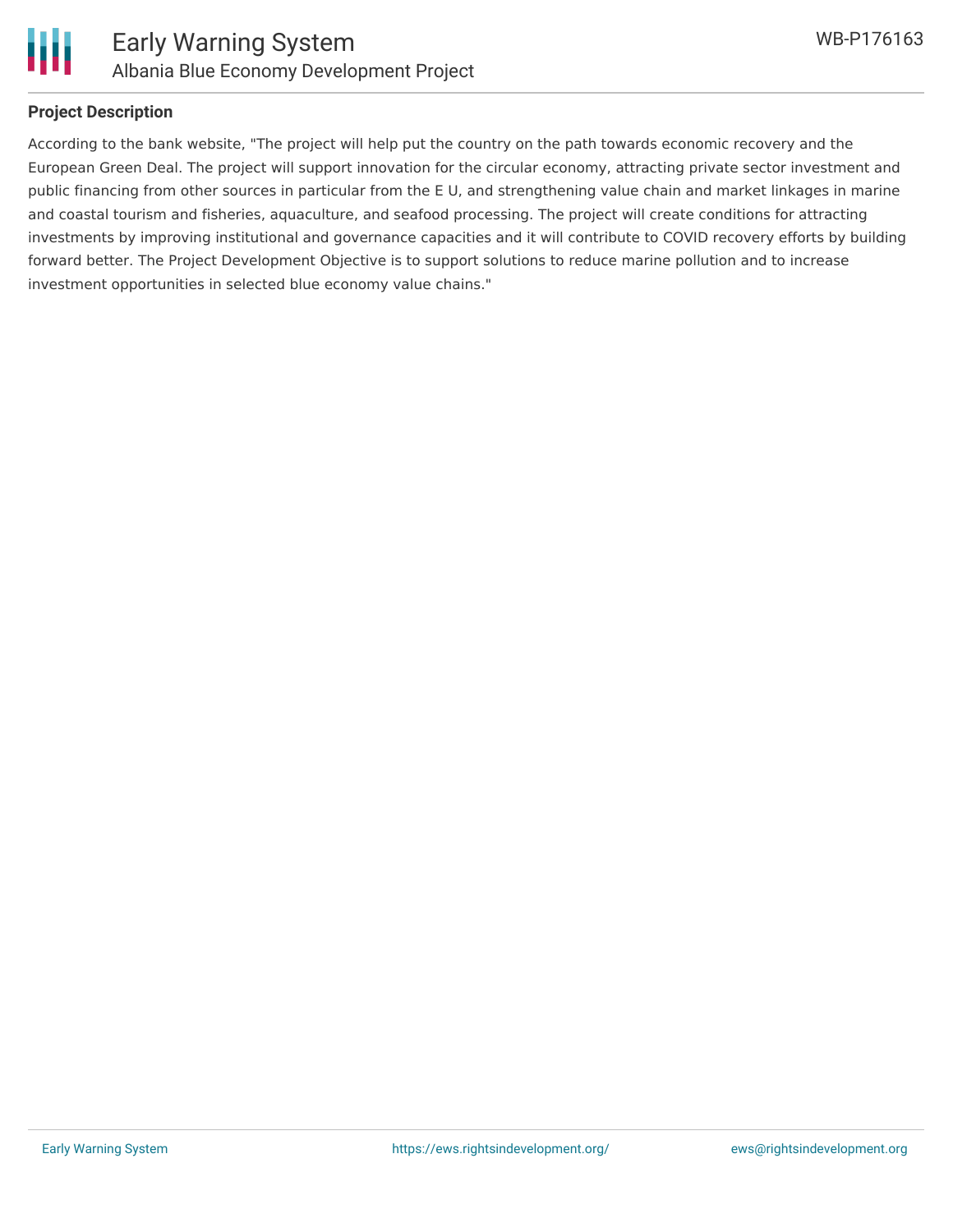

# **Investment Description**

World Bank (WB)